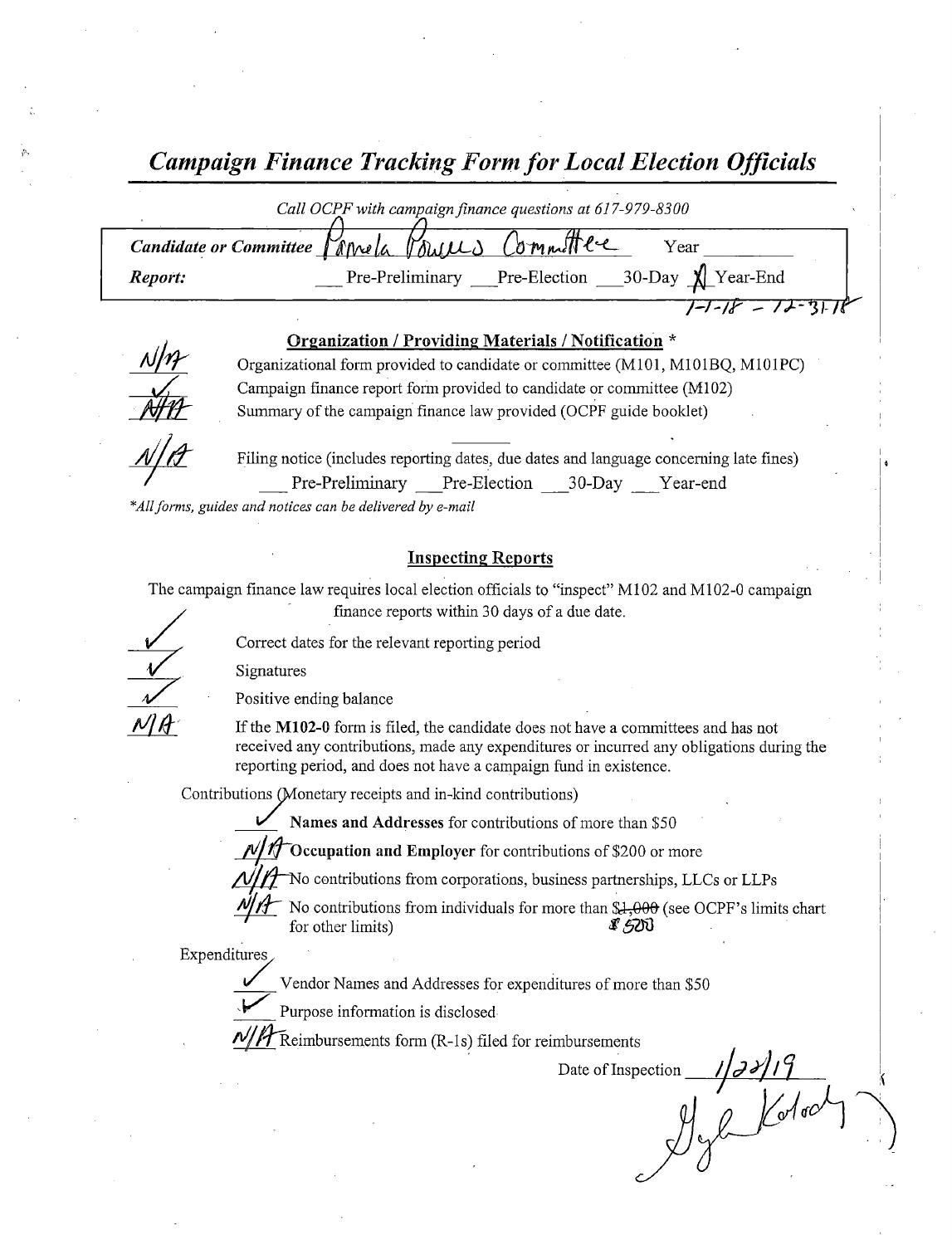

## Form CPF <sup>M</sup> 102: Campaign Finance Report of Massachusetts Office of Campaign and Political Finance

| File with: Director<br>Office of Campaign and Political Finance<br>One Ashburton Place Rm. 411<br>Boston, MA 02108<br>$(617)$ 979-8300 | <b>Printers</b><br>است<br>W<br>I≔<br>しっ<br>CPF ID# 16673<br>≔ו<br>ڪا<br>$-$<br>ാ ച<br>A NL<br>0010 |  |
|----------------------------------------------------------------------------------------------------------------------------------------|----------------------------------------------------------------------------------------------------|--|
| Reporting Period: Beginning: 1/1/2018 Ending: 12/31/2018                                                                               | $\sigma$ MHT I I CUIT<br>ы<br>نما                                                                  |  |
|                                                                                                                                        | CITY CLEBKS OFFICE.                                                                                |  |
| Type of Report: 2018 Year-end Report                                                                                                   | NORTHAMPTON, MA 01060                                                                              |  |

Powers, Pamela **Pamela Powers** Committee Full Name of Candidate **Committee Name** Municipal, Local Filer Mary Hebert 105 North Main Street 176 Acrebrook Drive<br>Northampston, MA 01062

Northampaton, MA 01062 Residential Address Committee Address,

Office Sought] District Name of Committee Treasurer

| SUMMARY BALANCE INFORMATION             |                         |
|-----------------------------------------|-------------------------|
| Ending balance from previous report:    | \$194.37                |
| Total receipts this period:             | \$100.00                |
| Subtotal:                               | \$294.37                |
| Total expenditures this period:         | \$171.00                |
| Ending Balance:                         | \$123.37                |
| Total inkind contributions this period: | \$0.00                  |
| Total outstanding liabilities:          | \$2,500.00              |
| Name of Bank Used:                      | Easthampton Saings Bank |

Affidavit of committee Treasurer:

I certify that I have examined this report, including attached schedules and it is, to the best of my knowledge and I certify that I have examined this report, including attached schedules and it is, to the best of my knowledge and<br>belief, a true and complete statement of all campaign finance activity including all contributions, loans expenditures, disbursements, inkind contributions and liabilities for this reporting period and represents the campaign finance activity of all persons acting under the authority or on behalf of this committee in accordance with the

requirements of M.G.L. c. 55.<br>Signed under the penalties of perfury

 $\alpha_r$  . 21. 2019

 $Affidqvit/of$  Candidate (check 1 box only) :

X. I certify that I have examined this report, and attached schedules and it is, to the best of my knowledge and belief, a true and complete statement of all campaign finance activity, of all persons acting under the autho  $k$  and idate with Committee and no activity independent of the committee I certify that I have examined this report, and attached schedules and it is, to the best of my knowledge and belief, a this committee in accordance with the requirements of M.G.L. c. 55. I have not received any contributions, incurred

any liabilities nor made any expenditures on my behalf during this reporting period-

Candidate without committee OR candidate with independent activity filing separate report. I certify that I have examined this report and attached schedules and it is, to the best of my knowledge and belief, <sup>a</sup> true and complete statement of all campaign finance activity including contributions, loans, receipts, expenditures, disbursements, inkind contributions and liabilities for this reporting period and represents the campaign finance activity of all persons acting under the authority or on behalf of this committee in accordance with the requirements of M.G.L. c. 55.

 $\arg{\mathrm{ned}}$  and  $\arg{\mathrm{ord}}$  the penalties of  $\arg{\mathrm{ord}}$ 'II W  $\ell$ Candidate's signature (in ink)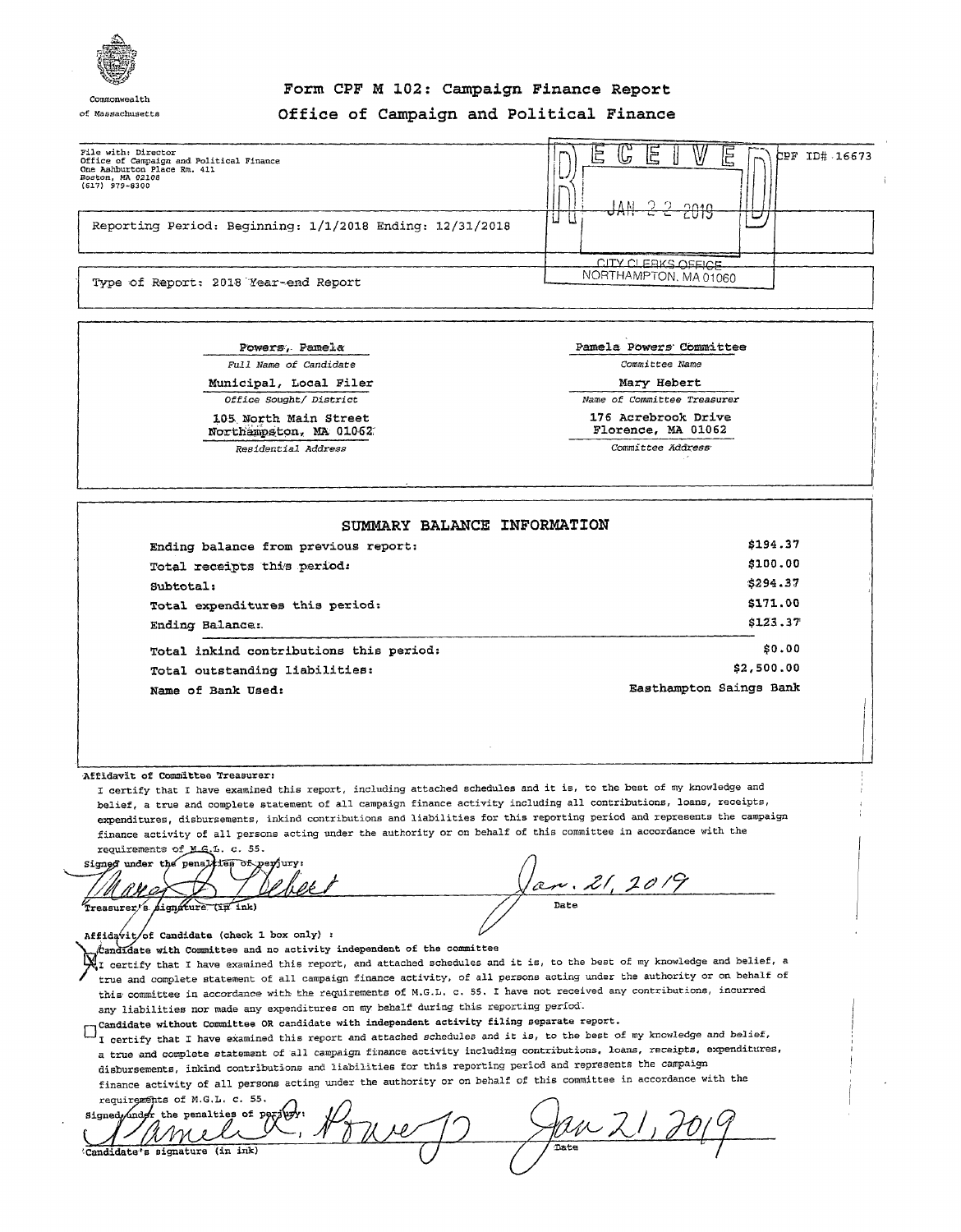# Schedule A: Receipts

M.G.L. c. 55 requires that the name and residential address be reported, in applacectod.<br>Over \$50 in a calendar year, Committees must keep detailed accounts and records of all receipts, but need only<br>Over \$50 in a calendar L. C. 55 requires that the must bees must keep detailed accounts and records of all receipts, but head on:<br>er \$50 in a calendar year. Committees must keep detailed accounts and employer must be reported for all persons<br>tem

| Date Name and Residential Address |                                 | <b>Amount Occupation and Employer</b> |
|-----------------------------------|---------------------------------|---------------------------------------|
| 1/12/2018 Moggio, Mark            |                                 | \$100.00                              |
| P.O. Box 60127                    |                                 |                                       |
| Florence, MA 01062                |                                 |                                       |
|                                   | <b>Total Itemized Receipts:</b> | \$100.00                              |
|                                   | Total Unitemized Receipts:      | <b>SO.00</b>                          |
|                                   | <b>Total Receipts:</b>          | \$100.00                              |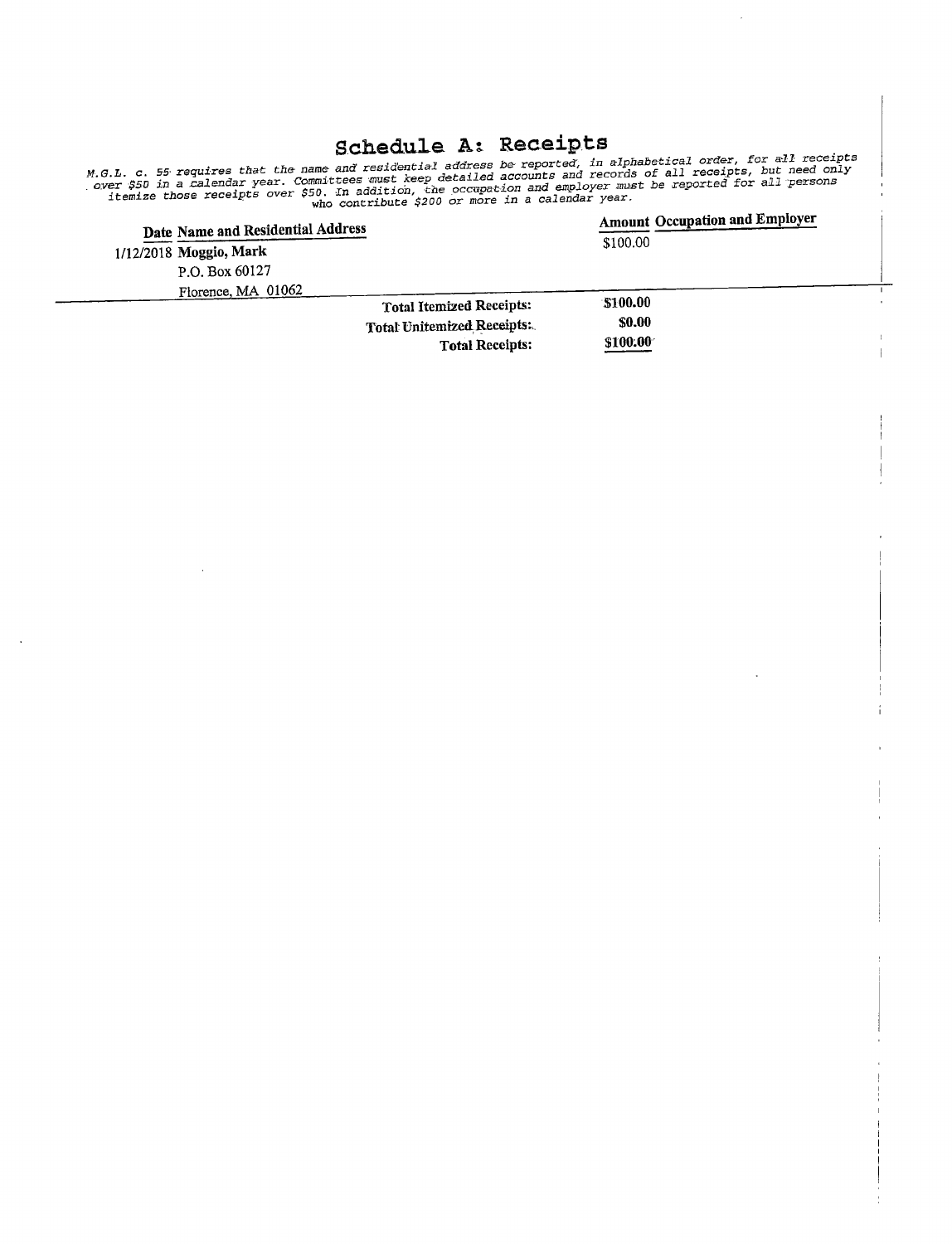|                                          | penedure p: expendicules                                                                                                                                                                                                                                                                                                                        |
|------------------------------------------|-------------------------------------------------------------------------------------------------------------------------------------------------------------------------------------------------------------------------------------------------------------------------------------------------------------------------------------------------|
|                                          | M.G.L. c. 55 requires committees to list, in alphabetical order, all expenditures over \$50 in a reporting period.<br>Committees must keep detailed accounts and records of all expenditures, but need only itemize those over \$50.<br>Expenditures over \$50 and under may be added together from committee records, and reported on line 13. |
| Date Name and Address                    | <b>Amount Purpose</b>                                                                                                                                                                                                                                                                                                                           |
| 5/20/2018 Ray Ellerbrook Golf Tournament | \$75.00 Hole Sponsor                                                                                                                                                                                                                                                                                                                            |
| Florence, MA 01062                       |                                                                                                                                                                                                                                                                                                                                                 |
| 5/20/2018 USPS                           | \$48.00 P.O. Box Rental (6mos)                                                                                                                                                                                                                                                                                                                  |
| Easthampton, MA 01027                    |                                                                                                                                                                                                                                                                                                                                                 |
| 11/20/2018 USPS                          | \$48.00 P.O Box Rental (6mos)                                                                                                                                                                                                                                                                                                                   |
| Easthampton, MA 01027                    |                                                                                                                                                                                                                                                                                                                                                 |
|                                          | <b>Total Itemized Expenditures:</b><br>\$171.00                                                                                                                                                                                                                                                                                                 |
|                                          | Total Unitemized Expenditures:<br><b>SO.00</b>                                                                                                                                                                                                                                                                                                  |
|                                          | <b>Total Expenditures:</b><br>\$171,00                                                                                                                                                                                                                                                                                                          |
|                                          |                                                                                                                                                                                                                                                                                                                                                 |

 $\label{eq:2.1} \frac{1}{\sqrt{2}}\int_{\mathbb{R}^3}\frac{1}{\sqrt{2}}\left(\frac{1}{\sqrt{2}}\right)^2\frac{1}{\sqrt{2}}\left(\frac{1}{\sqrt{2}}\right)^2\frac{1}{\sqrt{2}}\left(\frac{1}{\sqrt{2}}\right)^2\frac{1}{\sqrt{2}}\left(\frac{1}{\sqrt{2}}\right)^2\frac{1}{\sqrt{2}}\left(\frac{1}{\sqrt{2}}\right)^2\frac{1}{\sqrt{2}}\frac{1}{\sqrt{2}}\frac{1}{\sqrt{2}}\frac{1}{\sqrt{2}}\frac{1}{\sqrt{2}}\frac{1}{\sqrt{2}}$ 

 $\mathcal{L}^{\text{max}}_{\text{max}}$  and  $\mathcal{L}^{\text{max}}_{\text{max}}$ 

 $\sim 10^7$ 

 $\epsilon$ 

 $\label{eq:2.1} \frac{1}{\sqrt{2}}\int_{\mathbb{R}^3}\frac{1}{\sqrt{2}}\left(\frac{1}{\sqrt{2}}\right)^2\left(\frac{1}{\sqrt{2}}\right)^2\left(\frac{1}{\sqrt{2}}\right)^2\left(\frac{1}{\sqrt{2}}\right)^2\left(\frac{1}{\sqrt{2}}\right)^2\left(\frac{1}{\sqrt{2}}\right)^2.$ 

 $\label{eq:2.1} \frac{1}{\sqrt{2}}\left(\frac{1}{\sqrt{2}}\right)^{2} \left(\frac{1}{\sqrt{2}}\right)^{2} \left(\frac{1}{\sqrt{2}}\right)^{2} \left(\frac{1}{\sqrt{2}}\right)^{2} \left(\frac{1}{\sqrt{2}}\right)^{2} \left(\frac{1}{\sqrt{2}}\right)^{2} \left(\frac{1}{\sqrt{2}}\right)^{2} \left(\frac{1}{\sqrt{2}}\right)^{2} \left(\frac{1}{\sqrt{2}}\right)^{2} \left(\frac{1}{\sqrt{2}}\right)^{2} \left(\frac{1}{\sqrt{2}}\right)^{2} \left(\$ 

# Schedule B: Frnanditures

Ť

 $\frac{1}{\sqrt{1-\epsilon}}$ 

 $\label{eq:2.1} \frac{1}{\sqrt{2}}\int_{\mathbb{R}^3}\frac{1}{\sqrt{2}}\left(\frac{1}{\sqrt{2}}\right)^2\left(\frac{1}{\sqrt{2}}\right)^2\left(\frac{1}{\sqrt{2}}\right)^2\left(\frac{1}{\sqrt{2}}\right)^2\left(\frac{1}{\sqrt{2}}\right)^2.$ 

 $\sim 10^{11}$ 

 $\mathbb{R}^3$  .

 $\sim$   $\sim$ 

 $\label{eq:2.1} \frac{1}{\sqrt{2}}\sum_{i=1}^n\frac{1}{\sqrt{2}}\sum_{i=1}^n\frac{1}{\sqrt{2}}\sum_{i=1}^n\frac{1}{\sqrt{2}}\sum_{i=1}^n\frac{1}{\sqrt{2}}\sum_{i=1}^n\frac{1}{\sqrt{2}}\sum_{i=1}^n\frac{1}{\sqrt{2}}\sum_{i=1}^n\frac{1}{\sqrt{2}}\sum_{i=1}^n\frac{1}{\sqrt{2}}\sum_{i=1}^n\frac{1}{\sqrt{2}}\sum_{i=1}^n\frac{1}{\sqrt{2}}\sum_{i=1}^n\frac$